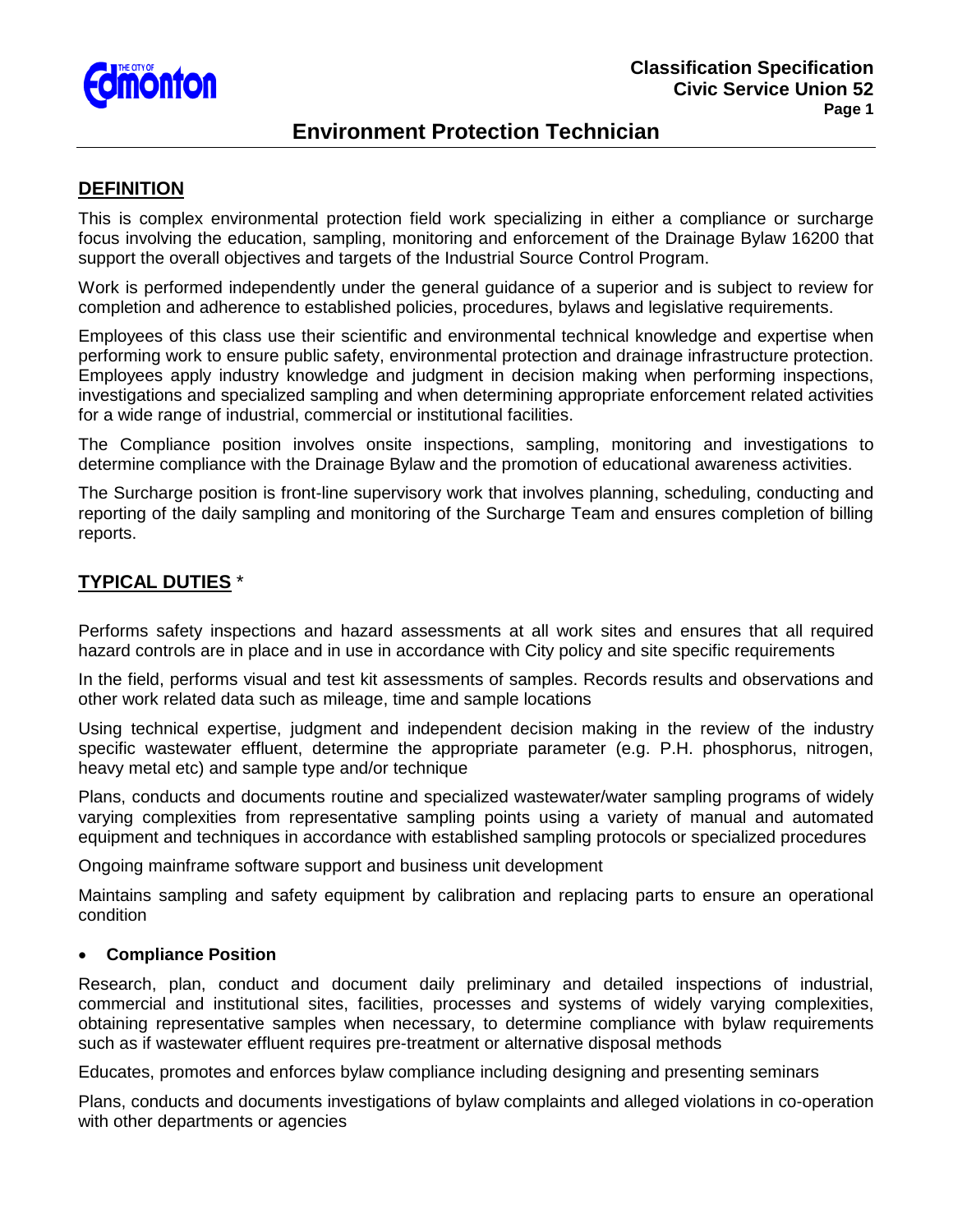

# **Environment Protection Technician**

Records and prepares written inspection / investigation findings or reports and recommendations to remedy any detected adverse effects

Issues verbal and written notices, letters, tags, violation tickets, enforcement orders and appears in court as a witness. Performs phase I site assessment record searches and the associated monthly billing reports. Initiates Environmental Management System (EMS) audits

#### • **Surcharge Position**

Plans, schedules, supervises and ensures productivity targets of the Surcharge Team to administer the surcharge component of the industrial wastewater control program

Plans and drives an efficient daily sample collection route to a wide variety of sites

Assists in planning and managing the wastewater over strength surcharge and special monitoring programs including coordinating monitoring requests of other departments and agencies

Performs bylaw inspection at wastewater transfer stations, which includes obtaining representative samples, retrieving video and data and checking manifests and other bylaw requirements as well preparation of billing reports and coordination of transfer station maintenance

Educates, promotes and enforces compliance with the bylaw, issue bylaw notices, document other violations and appear as a witness in court proceedings

## **KNOWLEDGE, ABILITIES AND SKILLS**

Thorough knowledge of manual and automated wastewater sampling techniques and equipment

Thorough knowledge of field analytical techniques and equipment

Extensive knowledge of the Drainage Bylaw 16200; related legislation, policies and procedures

Thorough knowledge of hazard assessment and control requirements and procedures

Strong working knowledge of computer spreadsheets and database applications

Working knowledge of mainframe applications

Ability to communicate tactfully and clearly, both orally and in writing, in sensitive and potential confrontational situations

Physical ability to drive a van or light truck, lift heavy objects weighing up to 50 kg, and work outside in unfavourable weather conditions and unpleasant surroundings

Thorough knowledge of legal sampling techniques and chain-of-custody procedures

### • **Compliance Position**

Good knowledge of industrial manufacturing and process operations, pollution prevention, pre-treatment and waste disposal alternatives.

### • **Surcharge Position**

Ability to supervise unionized staff in a field environment

Thorough knowledge of City policies/procedures and the relevant collective agreement